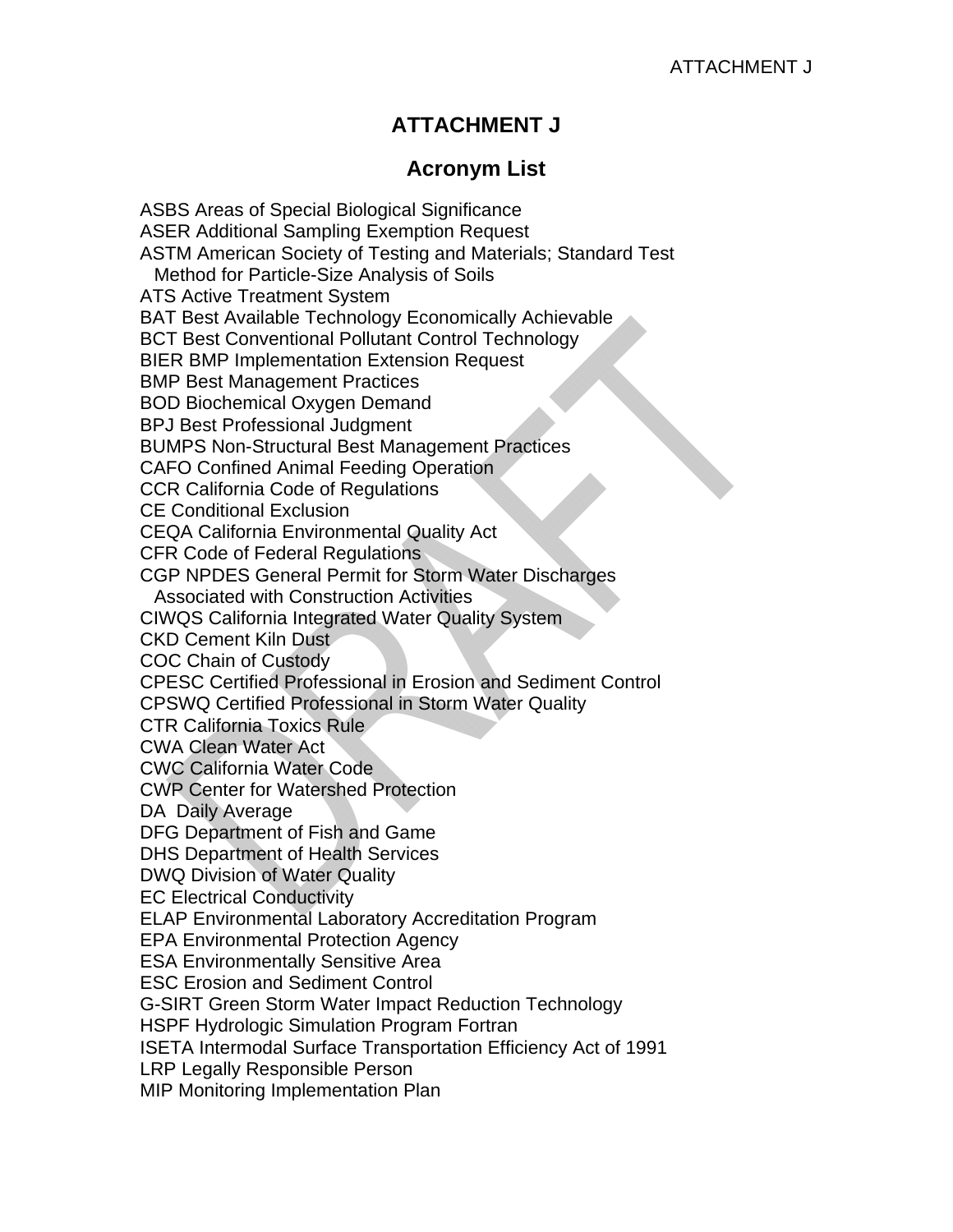MS4 Municipal Separate Storm Sewer System NAL Numeric Action Level NDC No Discharge Certification NEC No Exposure Certification NEL Numeric Effluent Limitation NOAA National Oceanic and Atmospheric Administration NOI Notice of Intent NOT Notice of Termination NPDES National Pollutant Discharge Elimination System NRCS Natural Resources Conservation Service NSWD Non-Storm Water Discharges NTR National Toxics Rule NURP Nationwide Urban Runoff Program O&M Operation and Maintenance O&G Oil and Grease POC Pollutants of Concern POTW Publicly Owned Treatment Works PRDs Permit Registration Documents PWS Planning Watershed QA/QC Quality Assurance/Quality Control QCS Qualified Combined Sample QSD Qualified SWPPP Developer QSE Qualifying Storm Event QSP Qualified SWPPP Practitioner RCRA Federal Resource Conservation, and Recovery Act Regional Board Regional Water Quality Control Board RW Receiving Water SC Specific Conductance SFR Sampling Frequency Reduction Request SIC Standard Industrial Classification SMARTS Stormwater Multi Application Reporting and Tracking **System** SNEL Suspension of Numeric Effluent Limitations SUSMP Standard Urban Storm Water Mitigation Plan SW Storm Water SWAMP Surface Water Ambient Monitoring Program SWMM Storm Water Management Model SWMP Storm Water Management Program SWPPP Storm Water Pollution Prevention Plan TC Treatment Control TDS Total Dissolved Solids TMDL Total Maximum Daily Load TSS Total Suspended Solids USACOE U.S. Army Corps of Engineers USC United States Code USEPA United States Environmental Protection Agency